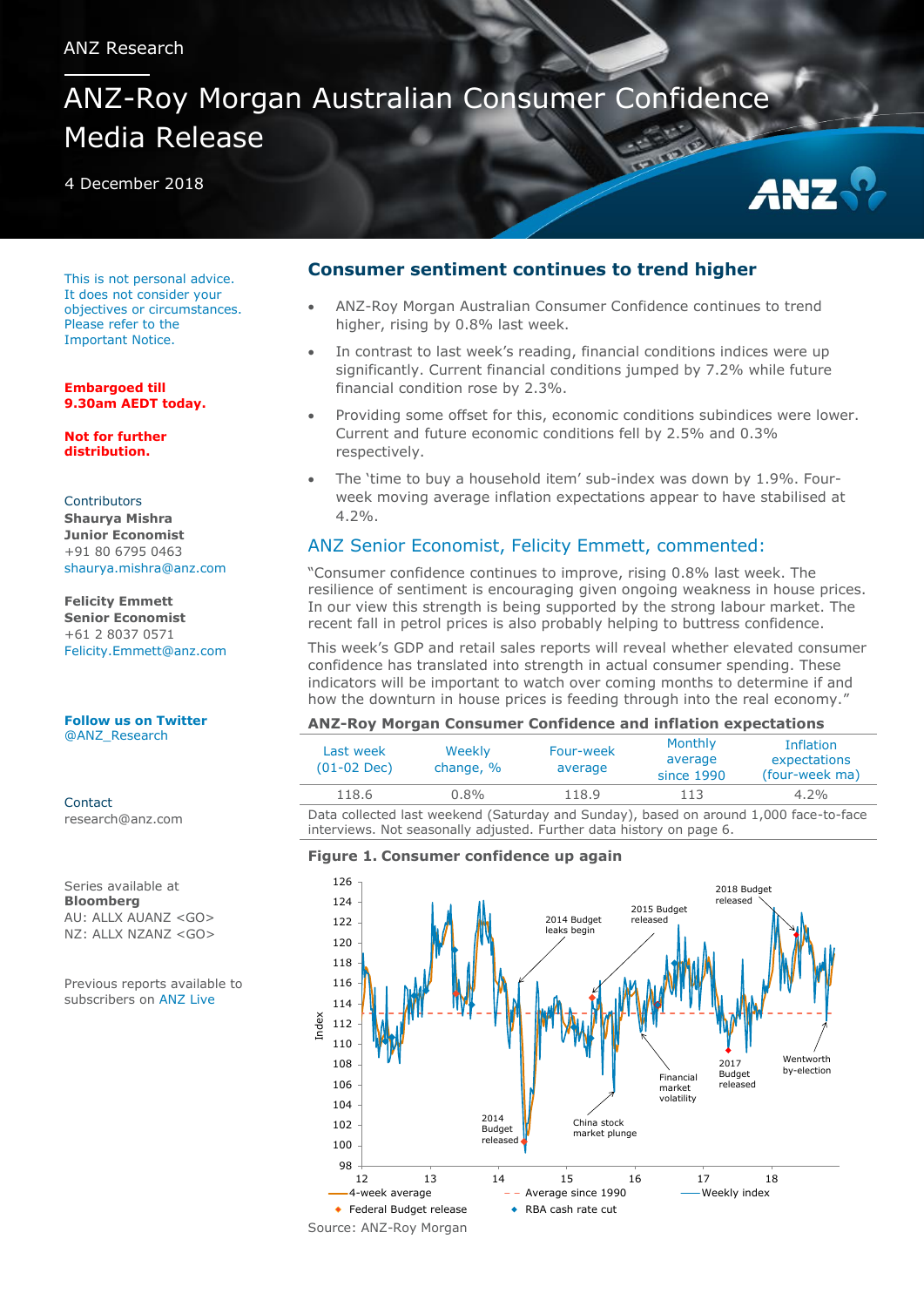



**Figure 2. Overall economic and financial sentiment above average**

#### Source: ANZ-Roy Morgan

Note: Financial conditions index is an average of 'financial situation compared to a year ago' and 'financial situation next year' sub-indices. Economic conditions index is an average of 'economic conditions in 12 months' and 'economic conditions in five years' sub-indices.





Source: ANZ-Roy Morgan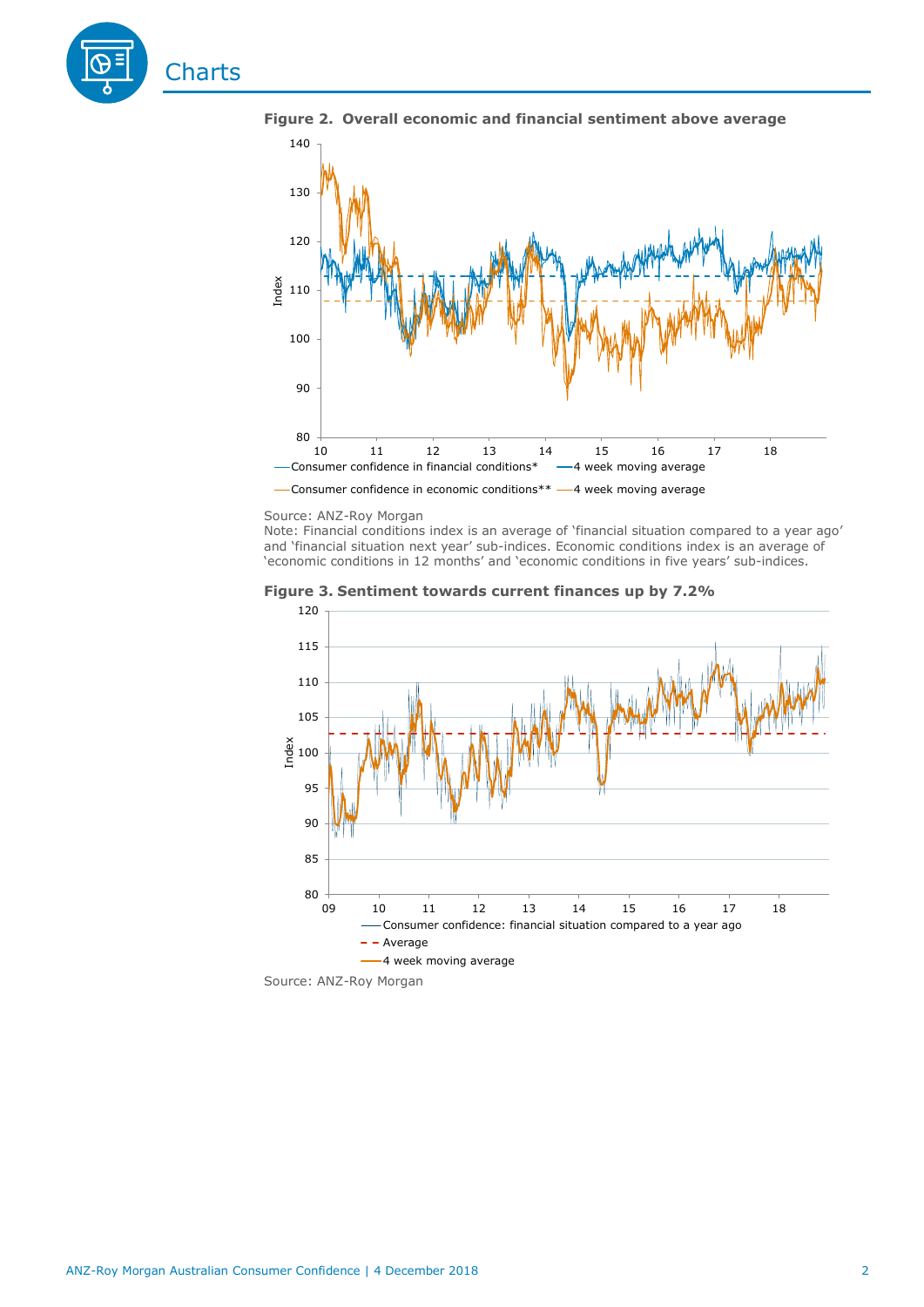



**Figure 4. Views towards future financial conditions above long-term average**

Source: ANZ-Roy Morgan





Source: ANZ-Roy Morgan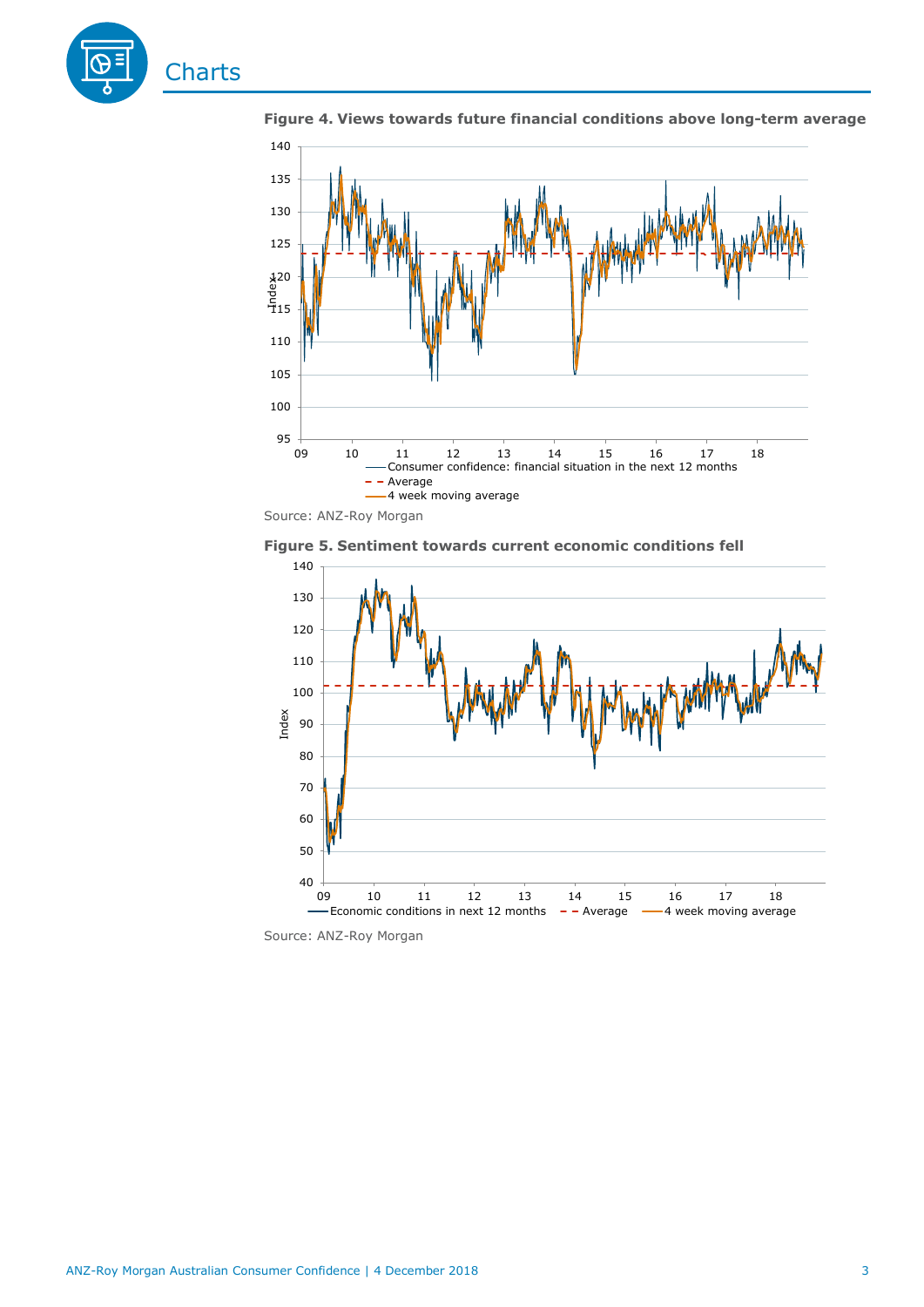

**Figure 6. …and views towards future economic conditions remained above average**



Source: ANZ-Roy Morgan





Source: ANZ-Roy Morgan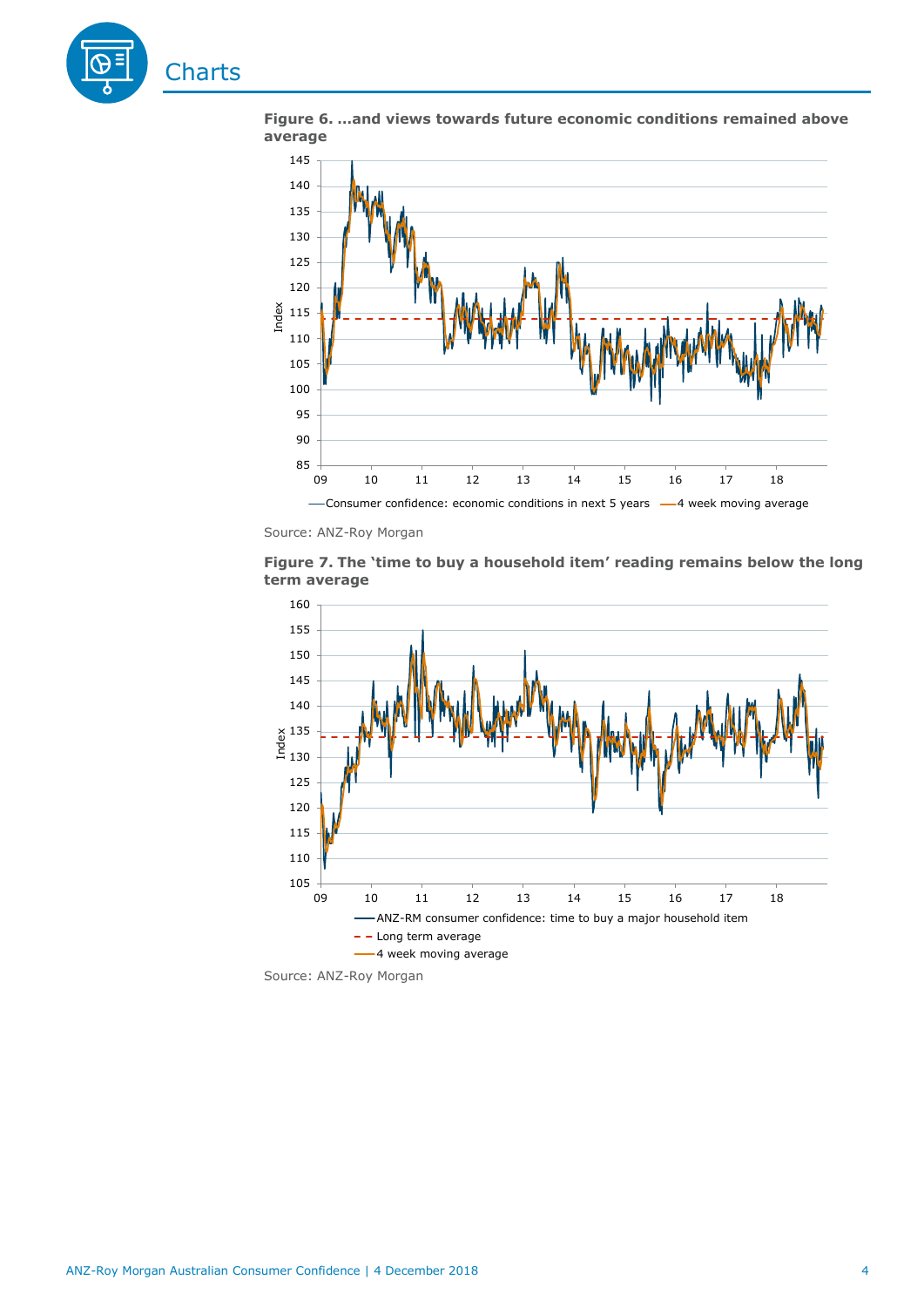





Source: ANZ-Roy Morgan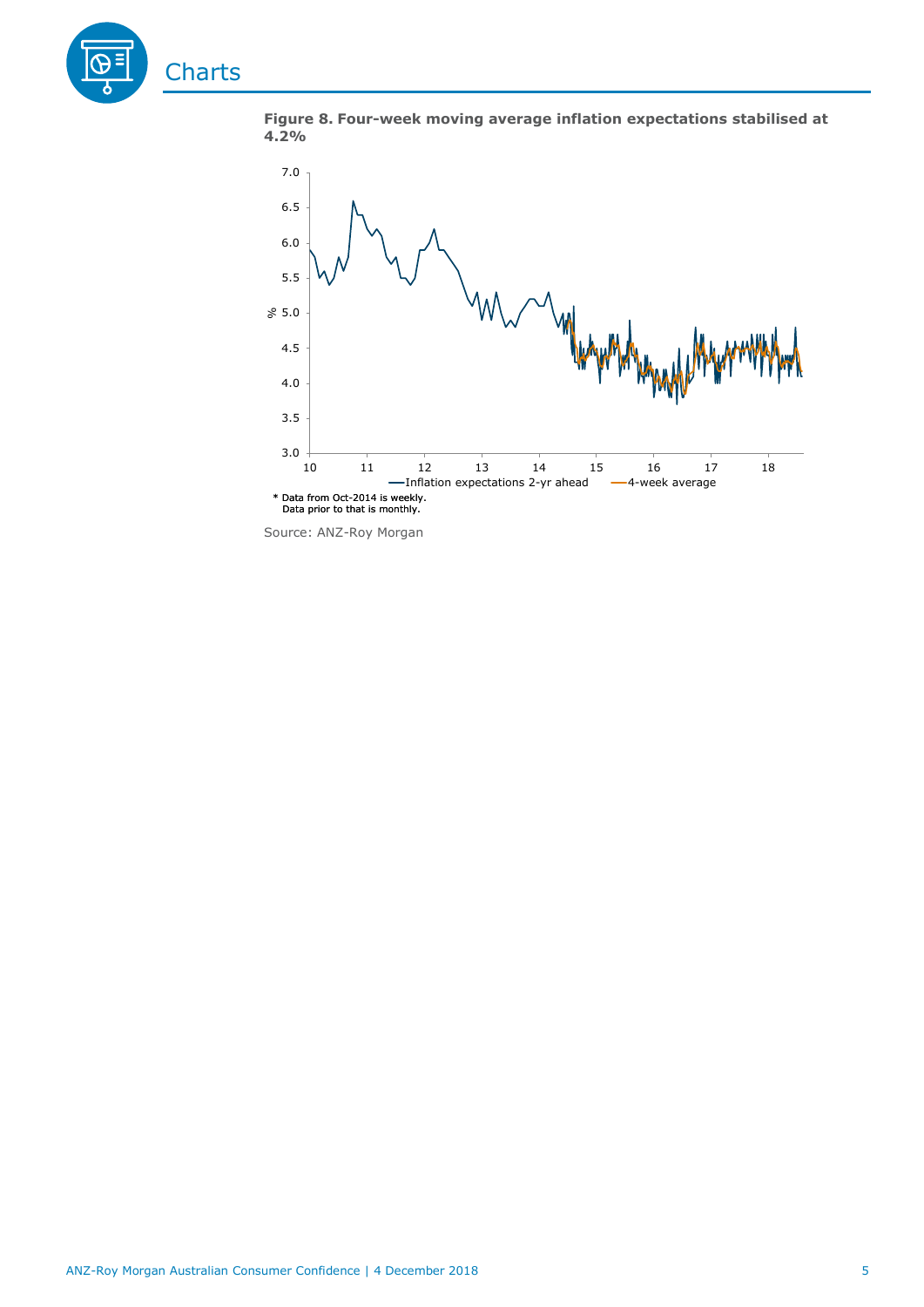

# <span id="page-5-0"></span>Data table

|                             | <b>Headline index</b> |                                |                                                               | <b>Subindicies</b>                     |                                        |                                                        | <b>Inflation Expectations</b>                  |                                                            |  |
|-----------------------------|-----------------------|--------------------------------|---------------------------------------------------------------|----------------------------------------|----------------------------------------|--------------------------------------------------------|------------------------------------------------|------------------------------------------------------------|--|
|                             | <b>Last week</b>      | 4-week<br>moving<br>average    | 1. Financial<br><b>situation</b><br>compared to<br>a year ago | 2. Financial<br>situation<br>next year | 3. Economic<br>conditions<br>next year | 4.<br><b>Economic</b><br>conditions<br>next 5<br>years | 5. Time to<br>buy a major<br>household<br>item | <b>6. Inflation</b><br>expectations 2-year<br>ahead $(% )$ |  |
| <b>Avg since</b>            |                       |                                |                                                               |                                        |                                        |                                                        |                                                |                                                            |  |
| 2001                        | 116                   |                                | 103                                                           | 124                                    | 105                                    | 114                                                    | 135                                            | $\overline{\phantom{a}}$                                   |  |
| <b>2011 avg</b>             | 114                   | ÷,                             | 97                                                            | 117                                    | 101                                    | 116                                                    | 140                                            | 6.0                                                        |  |
| <b>2012 avg</b>             | 113                   | $\overline{a}$                 | 99                                                            | 118                                    | 97                                     | 113                                                    | 138                                            | 5.8                                                        |  |
| 2013 avg                    | 119                   | $\overline{a}$                 | 104                                                           | 128                                    | 106                                    | 118                                                    | 139                                            | 5.0                                                        |  |
| 2014 avg                    | 111                   | $\overline{\phantom{a}}$<br>ä, | 104                                                           | 121                                    | 94                                     | 106                                                    | 132                                            | 4.9                                                        |  |
| <b>2015 avg</b>             | 112                   | $\overline{\phantom{a}}$       | 107<br>109                                                    | 124<br>127                             | 94<br>99                               | 106<br>108                                             | 131<br>134                                     | 4.4                                                        |  |
| <b>2016 avg</b><br>2017 avg | 115<br>114            | $\overline{\phantom{a}}$       | 105                                                           | 124                                    | 100                                    | 105                                                    | 135                                            | 4.1<br>4.4                                                 |  |
| 5-Nov-17                    | 112.6                 | 112.9                          | 107.9                                                         | 120.9                                  | 100.9                                  | 101.3                                                  | 132.1                                          | 4.3                                                        |  |
| 12-Nov-17                   | 114.8                 | 113.5                          | 106.9                                                         | 120.9                                  | 104.4                                  | 108.4                                                  | 133.4                                          | 4.5                                                        |  |
| 19-Nov-17                   | 116.4                 | 114.3                          | 106.5                                                         | 124.5                                  | 107.4                                  | 110.6                                                  | 133.1                                          | 4.6                                                        |  |
| 26-Nov-17                   | 115.0                 | 114.7                          | 104.1                                                         | 126.5                                  | 103.8                                  | 107.0                                                  | 133.8                                          | 4.4                                                        |  |
| $3-Dec-17$                  | 115.8                 | 115.5                          | 105.9                                                         | 127.1                                  | 104.7                                  | 108.5                                                  | 132.9                                          | 4.5                                                        |  |
| 10-Dec-17                   | 115.1                 | 115.6                          | 103.0                                                         | 123.5                                  | 105.6                                  | 109.4                                                  | 134.3                                          | 4.5                                                        |  |
| 17-Dec-17                   | 116.5                 | 115.6                          | 106.7                                                         | 124.1                                  | 108.1                                  | 110.6                                                  | 132.7                                          | 4.6                                                        |  |
| $7 - Jan-18$                | 122.0                 | 117.4                          | 112.9                                                         | 129.3                                  | 113.7                                  | 115.2                                                  | 138.6                                          | 4.3                                                        |  |
| $14$ -Jan-18                | 123.5                 | 119.3                          | 115.2                                                         | 129.0                                  | 115.3                                  | 114.6                                                  | 143.3                                          | 4.7                                                        |  |
| $21 - Jan-18$               | 119.4                 | 120.4                          | 104.7                                                         | 126.2                                  | 111.2                                  | 113.1                                                  | 141.9                                          | 4.6                                                        |  |
| $28 - Jan-18$               | 120.9                 | 121.5                          | 103.0                                                         | 126.8                                  | 115.6                                  | 117.8                                                  | 141.3                                          | 4.4                                                        |  |
| $4$ -Feb-18                 | 122.7                 | 121.6                          | 108.7                                                         | 127.5                                  | 120.4                                  | 117.3                                                  | 139.5                                          | 4.2                                                        |  |
| 11-Feb-18                   | 119.5                 | 120.6                          | 105.9                                                         | 125.2                                  | 113.2                                  | 116.5                                                  | 136.9                                          | 4.4<br>4.7                                                 |  |
| 18-Feb-18<br>25-Feb-18      | 115.3<br>117.9        | 119.6<br>118.9                 | 104.2<br>110.4                                                | 123.6<br>125.5                         | 107.0<br>107.4                         | 106.3<br>112.7                                         | 135.6<br>133.5                                 | 4.5                                                        |  |
| $4-Mar-18$                  | 119.0                 | 117.9                          | 109.3                                                         | 124.6                                  | 112.9                                  | 113.7                                                  | 134.4                                          | 4.5                                                        |  |
| 11-Mar-18                   | 116.0                 | 117.1                          | 103.3                                                         | 123.4                                  | 108.9                                  | 111.5                                                  | 133.1                                          | 4.7                                                        |  |
| 18-Mar-18                   | 118.5                 | 117.9                          | 109.9                                                         | 126.6                                  | 109.2                                  | 112.8                                                  | 134.2                                          | 4.1                                                        |  |
| 25-Mar-18                   | 117.4                 | 117.7                          | 106.5                                                         | 130.2                                  | 101.8                                  | 108.7                                                  | 139.9                                          | 4.3                                                        |  |
| $1-Apr-18$                  | 115.5                 | 116.9                          | 105.6                                                         | 127.2                                  | 102.5                                  | 107.5                                                  | 134.8                                          | 4.7                                                        |  |
| 8-Apr-18                    | 115.1                 | 116.6                          | 104.0                                                         | 122.9                                  | 103.4                                  | 108.3                                                  | 136.8                                          | 4.4                                                        |  |
| 15-Apr-18                   | 116.0                 | 116.0                          | 108.8                                                         | 127.2                                  | 103.9                                  | 109.3                                                  | 130.9                                          | 4.6                                                        |  |
| 22-Apr-18                   | 118.4                 | 116.3                          | 106.2                                                         | 129.2                                  | 107.4                                  | 112.8                                                  | 136.3                                          | 4.4                                                        |  |
| 29-Apr-18                   | 119.2                 | 117.2                          | 108.0                                                         | 129.5                                  | 111.6                                  | 112.0                                                  | 135.1                                          | 4.4                                                        |  |
| $6$ -May-18                 | 119.6                 | 118.3                          | 107.1                                                         | 125.3                                  | 110.6                                  | 113.3                                                  | 141.9                                          | 4.4                                                        |  |
| $13-May-18$                 | 120.8<br>121.6        | 119.5<br>120.3                 | 107.9<br>110.1                                                | 127.1<br>127.8                         | 113.20<br>113.20                       | 117.5<br>115.3                                         | 138.1<br>141.7                                 | 4.1<br>4.2                                                 |  |
| $20$ -May-18<br>27-May-18   | 117.7                 | 119.9                          | 107.1                                                         | 122.5                                  | 110.5                                  | 112.4                                                  | 136.2                                          | 4.7                                                        |  |
| $3 - Jun-18$                | 116.5                 | 119.2                          | 105.0                                                         | 126.5                                  | 105.9                                  | 108.6                                                  | 136.2                                          | 4.5                                                        |  |
| $10 - Jun-18$               | 123.0                 | 119.7                          | 109.1                                                         | 128.5                                  | 115.3                                  | 118.0                                                  | 144.0                                          | 4.4                                                        |  |
| $17 - Jun-18$               | 122.1                 | 119.8                          | 103.8                                                         | 132.5                                  | 110.9                                  | 117.0                                                  | 146.3                                          | 4.8                                                        |  |
| 24-Jun-18                   | 121.4                 | 120.8                          | 106.7                                                         | 123.9                                  | 116.5                                  | 117.0                                                  | 143.0                                          | 4.4                                                        |  |
| $1-Ju-18$                   | 120.4                 | 121.7                          | 109.7                                                         | 124.2                                  | 108.8                                  | 114.1                                                  | 145.1                                          | 4.5                                                        |  |
| $8 -$ Jul-18                | 120.1                 | 121.0                          | 106.7                                                         | 126.1                                  | 111.7                                  | 115.9                                                  | 139.9                                          | 4.0                                                        |  |
| 15-Jul-18                   | 121.5                 | 120.9                          | 108.3                                                         | 126.7                                  | 111.9                                  | 117.3                                                  | 143.2                                          | 4.3                                                        |  |
| $22 -$ Jul-18               | 118.9                 | 120.2                          | 106.2                                                         | 124.9                                  | 107.6                                  | 112.7                                                  | 143.0                                          | 4.2                                                        |  |
| $29 -$ Jul-18               | 119.8                 | 120.1                          | 109.3                                                         | 127.8                                  | 112.0                                  | 113.0                                                  | 136.9                                          | 4.4                                                        |  |
| $5 - Aug-18$<br>12-Aug-18   | 118.9<br>118.2        | 119.8<br>119.0                 | 109.9<br>108.8                                                | 126.2<br>129.5                         | 109.0<br>107.2                         | 114.6<br>114.2                                         | 134.6<br>131.3                                 | 4.3<br>4.2                                                 |  |
| 19-Aug-18                   | 114.1                 | 117.8                          | 107.4                                                         | 119.6                                  | 106.3                                  | 108.1                                                  | 129.3                                          | 4.4                                                        |  |
| 26-Aug-18                   | 116.5                 | 116.9                          | 108.7                                                         | 123.3                                  | 109.4                                  | 114.7                                                  | 126.5                                          | 4.3                                                        |  |
| $2-Sep-18$                  | 117.7                 | 116.6                          | 109.2                                                         | 123.6                                  | 107.1                                  | 115.5                                                  | 133.1                                          | 4.4                                                        |  |
| $9-Sep-18$                  | 116.2                 | 116.1                          | 104.0                                                         | 126.2                                  | 109.3                                  | 111.5                                                  | 130.1                                          | 4.1                                                        |  |
| 16-Sep-18                   | 118.0                 | 117.1                          | 107.8                                                         | 125.7                                  | 108.0                                  | 115.2                                                  | 133.1                                          | 4.4                                                        |  |
| 23-Sep-18                   | 117.2                 | 117.3                          | 111.6                                                         | 128.7                                  | 106.0                                  | 111.8                                                  | 127.8                                          | 4.2                                                        |  |
| 30-Sep-18                   | 118.1                 | 117.4                          | 112.4                                                         | 127.2                                  | 108.2                                  | 113.3                                                  | 129.4                                          | 4.4                                                        |  |
| 7-Oct-18                    | 117.3                 | 117.7                          | 110.2                                                         | 126.4                                  | 108.0                                  | 111.0                                                  | 130.9                                          | 4.3                                                        |  |
| $14 - Oct - 18$             | 119.5                 | 118.0                          | 113.8                                                         | 127.6                                  | 105.9                                  | 114.7                                                  | 135.6                                          | 4.5                                                        |  |
| $21 - Oct - 18$             | 112.3                 | 116.8                          | 105.7                                                         | 123.3                                  | 100.2                                  | 107.2                                                  | 125.0                                          | 4.8                                                        |  |
| $28 - Oct - 18$             | 114.6                 | 115.9                          | 109.0                                                         | 125.2                                  | 106.4                                  | 110.5                                                  | 121.9                                          | 4.4                                                        |  |
| $4-Nov-18$<br>11-Nov-18     | 116.8<br>119.8        | 115.8<br>115.9                 | 110.9<br>115.2                                                | 124.7<br>127.5                         | 104.4<br>111.7                         | 110.1<br>115.1                                         | 133.7<br>129.5                                 | 4.1<br>4.3                                                 |  |
| 18-Nov-18                   | 117.8                 | 117.3                          | 106.7                                                         | 125.2                                  | 109.9                                  | 116.6                                                  | 130.7                                          | 4.2                                                        |  |
| 25-Nov-18                   | 118.6                 | 118.3                          | 106.2                                                         | 121.4                                  | 115.4                                  | 115.7                                                  | 134.1                                          | 4.1                                                        |  |
| $2$ -Dec-18                 | 119.5                 | 118.9                          | 113.8                                                         | 124.2                                  | 112.5                                  | 115.3                                                  | 131.6                                          | 4.1                                                        |  |

# **Table 1. ANZ-Roy Morgan Australian Consumer Confidence**

Source: ANZ-Roy Morgan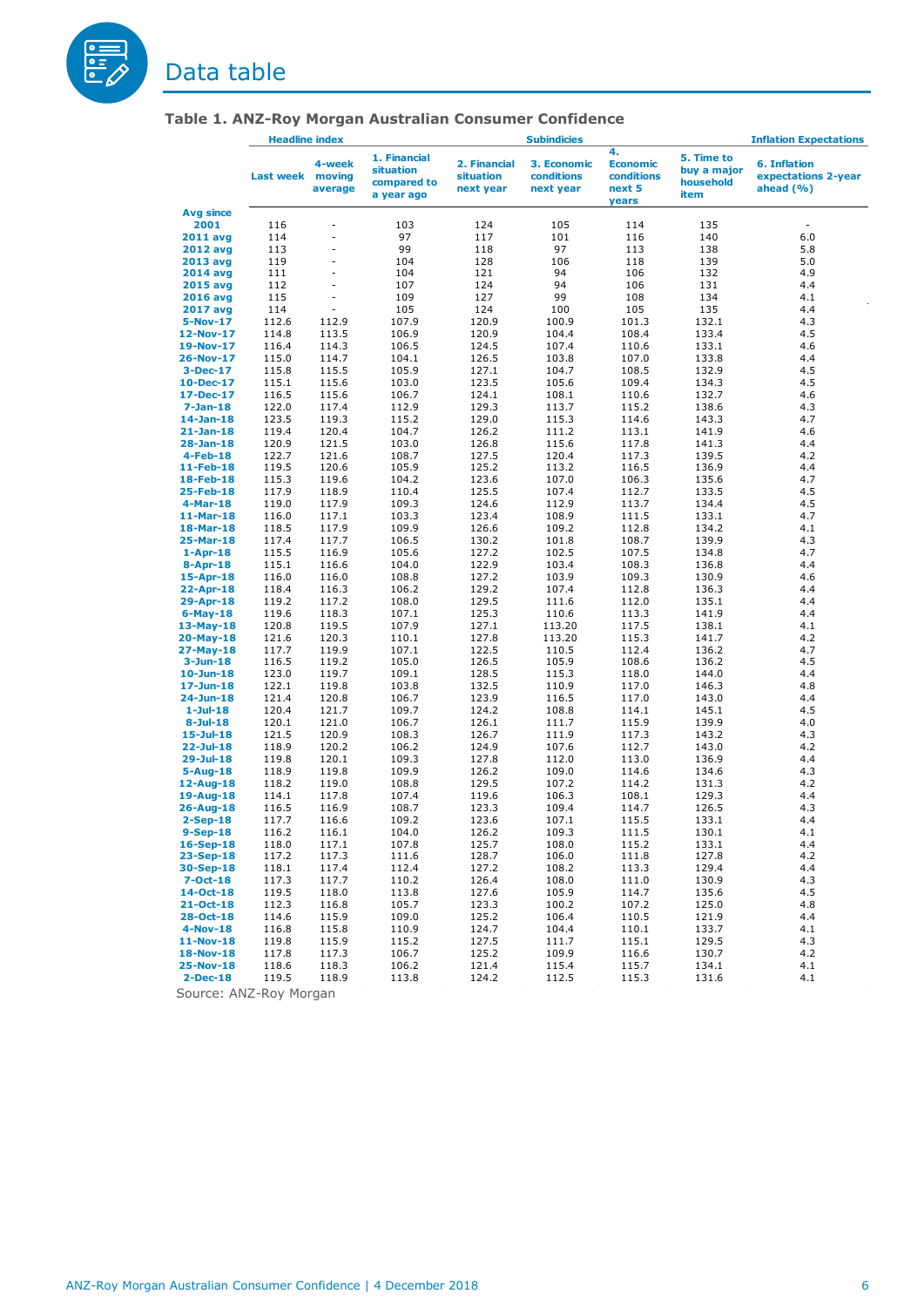<span id="page-6-0"></span>

#### [25.07.2018]

**This document is intended for ANZ's institutional, professional or wholesale clients, and not for individuals or retail persons. It should not be forwarded, copied or distributed. The information in this document is general in nature, and does not constitute personal financial product advice or take into account your objectives, financial situation or needs.** 

This document may be restricted by law in certain jurisdictions. Persons who receive this document must inform themselves about and observe all relevant restrictions.

**Disclaimer for all jurisdictions**: This document is prepared by Australia and New Zealand Banking Group Limited (ABN11 005 357 522) (ANZ). It is distributed in your country/region by ANZ or (if stated below) its subsidiary or branch (each, an **Affiliate**).

This document is distributed on the basis that it is only for the information of the specified recipient or permitted user of the relevant website (**recipients**).

This document is solely for informational purposes and nothing contained within is intended to be an invitation, solicitation or offer by ANZ to sell, or buy, receive or provide any product or service, or to participate in a particular trading strategy.

Distribution of this document to you is only as may be permissible by the laws of your jurisdiction, and is not directed to or intended for distribution or use by recipients resident or located in jurisdictions where its use or distribution would be contrary to those laws or regulations, or in jurisdictions where ANZ would be subject to additional licensing or registration requirements. Further, the products and services mentioned in this document may not be available in all countries.

ANZ in no way provides any financial, legal, taxation or investment advice to you in connection with any product or service discussed in this document. Before making any investment decision, recipients should seek independent financial, legal, tax and other relevant advice having regard to their particular circumstances.

Whilst care has been taken in the preparation of this document and the information contained within is believed to be accurate, ANZ does not represent or warrant the accuracy or completeness of the information. Further, ANZ does not accept any responsibility to inform you of any matter that subsequently comes to its notice, which may affect the accuracy of the information in this document. Preparation of this document and the opinions expressed in it may involve material elements of subjective judgement and analysis. Unless specifically stated otherwise: they are current on the date of this document and are subject to change without notice; and, all price information is indicative only. Any opinions expressed in this document are subject to change at any time without notice.

ANZ does not guarantee the performance of any product mentioned in this document. All investments entail a risk and may result in both profits and losses. Past performance is not necessarily an indicator of future performance. The products and services described in this document may not be suitable for all investors, and transacting in these products or services may be considered risky.

ANZ expressly disclaims any responsibility and shall not be liable for any loss, damage, claim, liability, proceedings, cost or expense (**Liability**) arising directly or indirectly and whether in tort (including negligence), contract, equity or otherwise out of or in connection with this document to the extent permissible under relevant law. Please note, the contents of this document have not been reviewed by any regulatory body or authority in any jurisdiction.

ANZ and its Affiliates may have an interest in the subject matter of this document. They may receive fees from customers for dealing in the products or services described in this document, and their staff and introducers of business may share in such fees or remuneration that may be influenced by total sales, at all times received and/or apportioned in accordance with local regulatory requirements. Further, they or their customers may have or have had interests or long or short positions in the products or services described in this document, and may at any time make purchases and/or sales in them as principal or agent, as well as act (or have acted) as a market maker in such products. This document is published in accordance with ANZ's policies on conflicts of interest and ANZ maintains appropriate information barriers to control the flow of information between businesses within it and its Affiliates.

Your ANZ point of contact can assist with any questions about this document including for further information on these disclosures of interest.

**Australia**. ANZ holds an Australian Financial Services licence no. 234527. For a copy of ANZ's Financial Services Guide please [click here](http://www.anz.com/documents/AU/aboutANZ/FinancialServicesGuide.pdf)  or request from your ANZ point of contact. If trading strategies or recommendations are included in this document, they are solely for the information of 'wholesale clients' (as defined in section 761G of the Corporations Act 2001 Cth).

**Brazil, Brunei, India, Japan, Kuwait, Malaysia, Switzerland, Taiwan**. This document is distributed in each of these jurisdictions by ANZ on a cross-border basis.

**Cambodia**. This document is distributed in Cambodia by ANZ Royal Bank (Cambodia) Limited (**ANZ Royal Bank**). The recipient acknowledges that although ANZ Royal Bank is a subsidiary of ANZ, it is a separate entity to ANZ and the obligations of ANZ Royal Bank do not constitute deposits or other liabilities of ANZ and ANZ is not required to meet the obligations of ANZ Royal Bank.

**European Economic Area (EEA)**: United Kingdom. ANZ is authorised in the United Kingdom by the Prudential Regulation Authority (PRA) and is subject to regulation by the Financial Conduct Authority (**FCA**) and limited regulation by the PRA. Details about the extent of our regulation by the PRA are available from us on request. This document is distributed in the United Kingdom by Australia and New Zealand Banking Group Limited ANZ solely for the information of persons who would come within the FCA definition of "eligible counterparty" or "professional client". It is not intended for and must not be distributed to any person who would come within the FCA definition of "retail client". Nothing here excludes or restricts any duty or liability to a customer which ANZ may have under the UK Financial Services and Markets Act 2000 or under the regulatory system as defined in the Rules of the Prudential Regulation Authority (**PRA**) and the FCA. ANZ is authorised in the United Kingdom by the PRA and is subject to regulation by the FCA and limited regulation by the PRA. Details about the extent of our regulation by the PRA are available from us on request.

**Fiji**. For Fiji regulatory purposes, this document and any views and recommendations are not to be deemed as investment advice. Fiji investors must seek licensed professional advice should they wish to make any investment in relation to this document.

**Hong Kong**. This publication is issued or distributed in Hong Kong by the Hong Kong branch of ANZ, which is registered at the Hong Kong Monetary Authority to conduct Type 1 (dealing in securities), Type 4 (advising on securities) and Type 6 (advising on corporate finance) regulated activities. The contents of this publication have not been reviewed by any regulatory authority in Hong Kong.

**India**. If this document is received in India, only you (the specified recipient) may print it provided that before doing so, you specify on it your name and place of printing.

**Myanmar**. This publication is intended to be general and part of ANZ's customer service and marketing activities when implementing its functions as a licensed bank. This publication is not Securities Investment Advice (as that term is defined in the Myanmar Securities Transaction Law 2013).